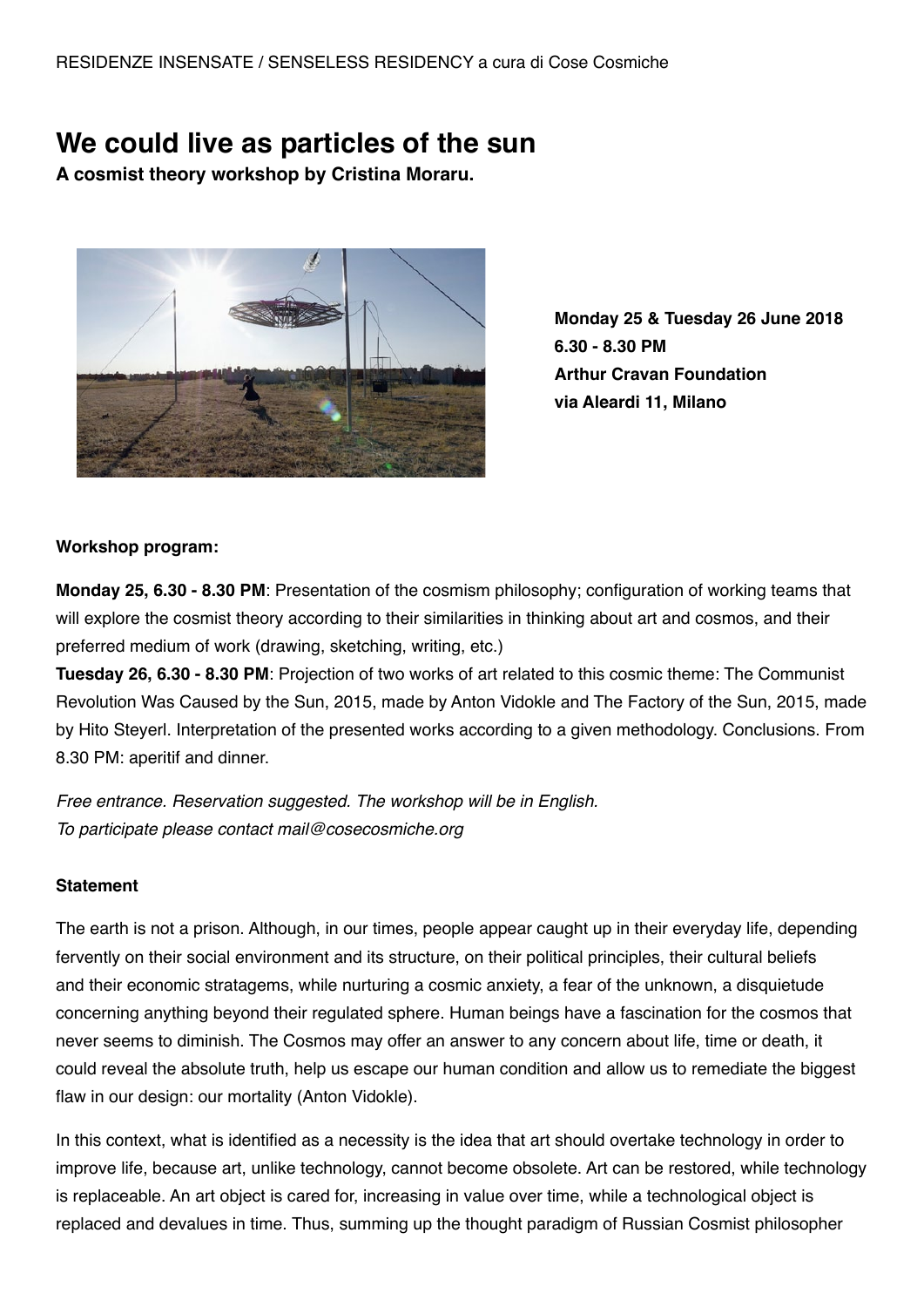Nikolai Fedorov, art can incorporate and extend technological means in order to achieve humanity's compelling and fundamental need for immortality. We should trust in art's capacity to improve life, rather than in industries, promising a better life through technological means, given that an artwork in a museum can become an extension of the human body - towards technically produced immortality (Boris Groys).

Thus, art can do anything: it can extend our life, reinvent our bodies, resurrect us from death, it can make us immortal, self-sustainable and it can offer us the possibility of exploring the entire universe. This is the paradigm of thinking which motivated my project - consisting in a workshop intended to analyze the possibility of restructuring the culture, the society, the politics and ideology, in every aspect of human life, in order to achieve the somehow 'senseless' purpose of attaining immortality.

### **Description of the 'senseless project**

The theme of the workshop revolves around the cosmist idea that death is not natural, is just an error in a certain life process that it can be overcome trough scientifically research in all the fields of knowledge, including art. Cosmist philosophy identifies the need to search, using all our technological means and methods of investigation in all our fields of scientific research – including art, for ways to make our bodies evolve and adapt to life in outer space. How can we live without oxygen and become self-sufficient like some types of plankton that can derive sufficient energy from sunlight without the need to consume anything else (Anton Vidokle and Hito Steyerl).

In other words, we should renounce our human condition; we should abjure our devotion to the physical body and learn to live like a plant or an object. Nikolai Fedorov takes this idea even further and envisions a world in which we would disavow our existence as subjects and choose to be objects – not technological objects that are used and devalued through time, but art objects, which are cared for and are not replaceable: objects that can be restored – animated, but are immortal objects.

Other concepts discussed are: the production of time (Antonio Negri), the cosmic circulation of energy, the blood rejuvenation community (Alexander Bogdanov), the telepathic sphere of reason (Vladimir Vernadsky), the superintelligence and the post-humanism.

#### **Methodology of work:**

The workshop will analyze the writings of the cosmist philosopher Nikolai Fedorov, with an insert from a contemporary philosopher who was concern about this problematic: Boris Groys. The practical part of the workshop will consist in dividing the participants by teams, according to their similarities in thinking about art and cosmos, and then interpreting, by using a given methodology, two works of art related to this cosmic theme: *The Communist Revolution Was Caused by the Sun*, 2015, made by Anton Vidokle and *The Factory of the Sun*, 2015, made by Hito Steyerl. The methodology will implement a complex apparatus of interpretation relating to a structural field of hybrid theories applied in the process of analyzing the contemporary artistic phenomenon.

This hybrid theories will appropriate different concepts which belongs to other disciplines, connected to the studies of the contemporary artistic productions, and could generate new directions of studies which could articulate new theories. And by this, it will complete the intention of the cosmist philosophy, which wanted to involve a wide range of disciplines its research, considering that in its interdisciplinarity it will find methods